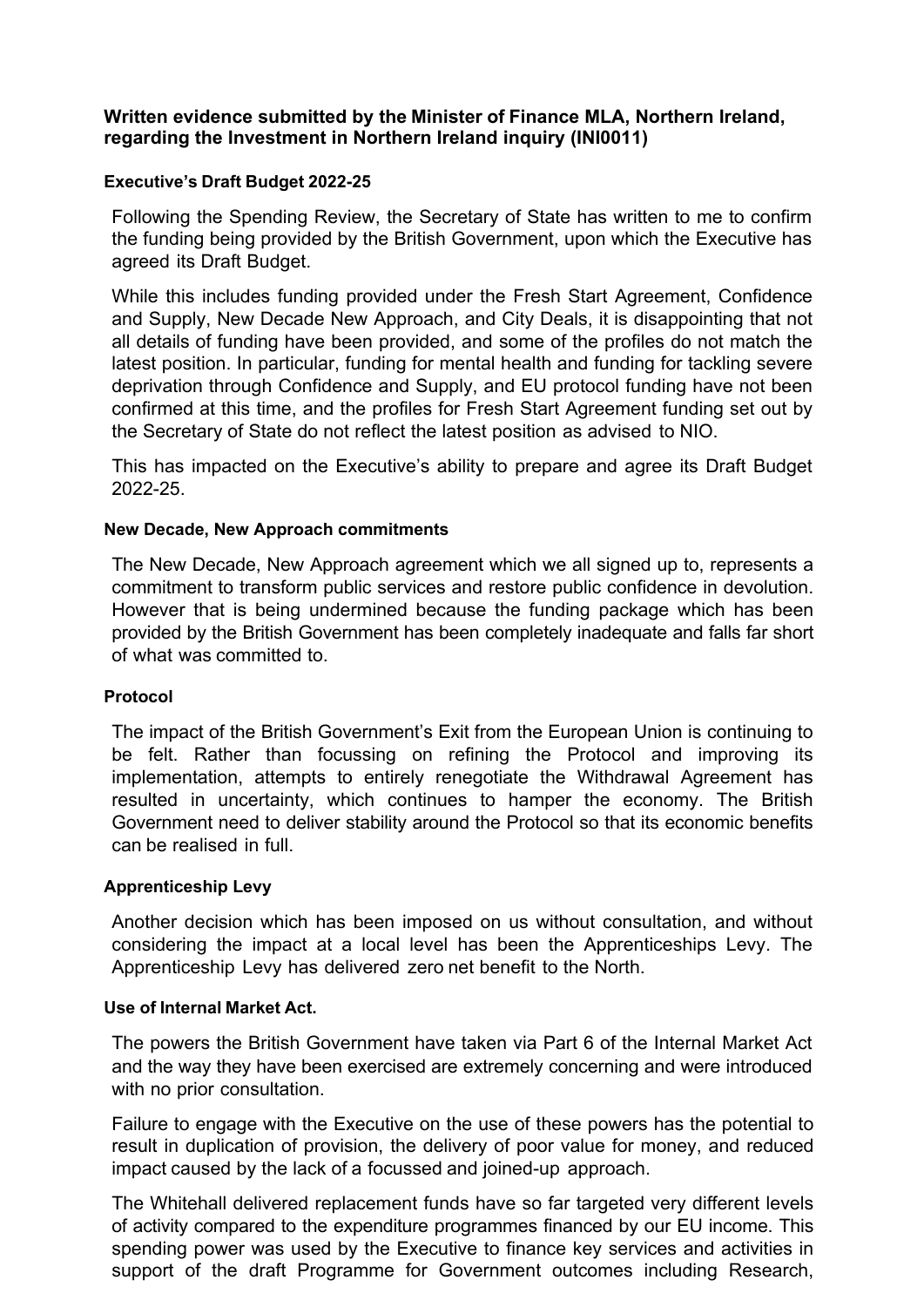Development and Innovation, business support services, entrepreneurship, access to finance for SMEs, Low Carbon, Apprenticeships, Skills for disadvantaged groups, Rural Development and transport.

This has been compounded by errors or omissions by Whitehall departments which have little or no history of delivering here, and have failed to appreciate the different structures which exist in this Devolved Administration.

In each case the use of these powers has been by a body which has not been designated by the Secretary of State under Section 75 of the Northern Ireland Act 1998, meaning that these schemes have operated outside the equalities framework put in place by the Good Friday Agreement.

#### **Community Renewal Fund**

The Community Renewal Fund is an excellent case study of the failure of Whitehall departments to appreciate the different structures which apply here. There have also been issues resulting from the language used in relation to the eligibility of Irish citizens here.

The results of bids to the Community Renewal Fund were announced on 3 November 2021. It was immediately apparent that not all of the successful bids from here had followed the same assessment process. While all bids were to be shared in summary form to allow Executive departments to provide comment on possible alignment of the

bid to our strategic priorities as part of the assessment process, three were not shared. The three represent 20% of the total funding awarded including the largest single bid allocated to the North. No explanation other than "Human Error" has been provided to explain these irregularities and no commitment has been given to inform the unsuccessful bidders of the failure by DLUHC to follow its own processes.

The overall amount of funding made available to local projects falls far short of the c£70m that we could have reasonable expected from EU Structural Funds, but we also have real concerns about whether the £12.36m will deliver value for money, with apparently little thought given to what activity the Executive is already funding.

Lessons need to be learned urgently from this fund prior to the launch of the Shared Prosperity Fund.

# **Levelling Up Fund**

The results of the Levelling Up Fund were extremely disappointing, with projects from here securing just 2.9% of the total funding available; this compares with 7.2% for Wales.

Again, one factor which has not helped is the failure to take into account the very different local government structure here, with many of the functions that in Britain are performed by Local Government, but which here are performed by Executive Departments. Of the three themes that the first round of bids focussed on transport investments, regeneration and town centre investments, and cultural investments; all of which fall, in whole or in part, to the Executive.

I am concerned that inviting bids from bodies that have no track record of delivering in here has led to sub-optimal bids, and the decision to exclude the Executive departments with responsibility and vires for the delivery of local road and street furniture upgrade schemes was misguided, and has contributed to the relatively poor outcome. Similar issues arose with the other themes in relation to bodies which